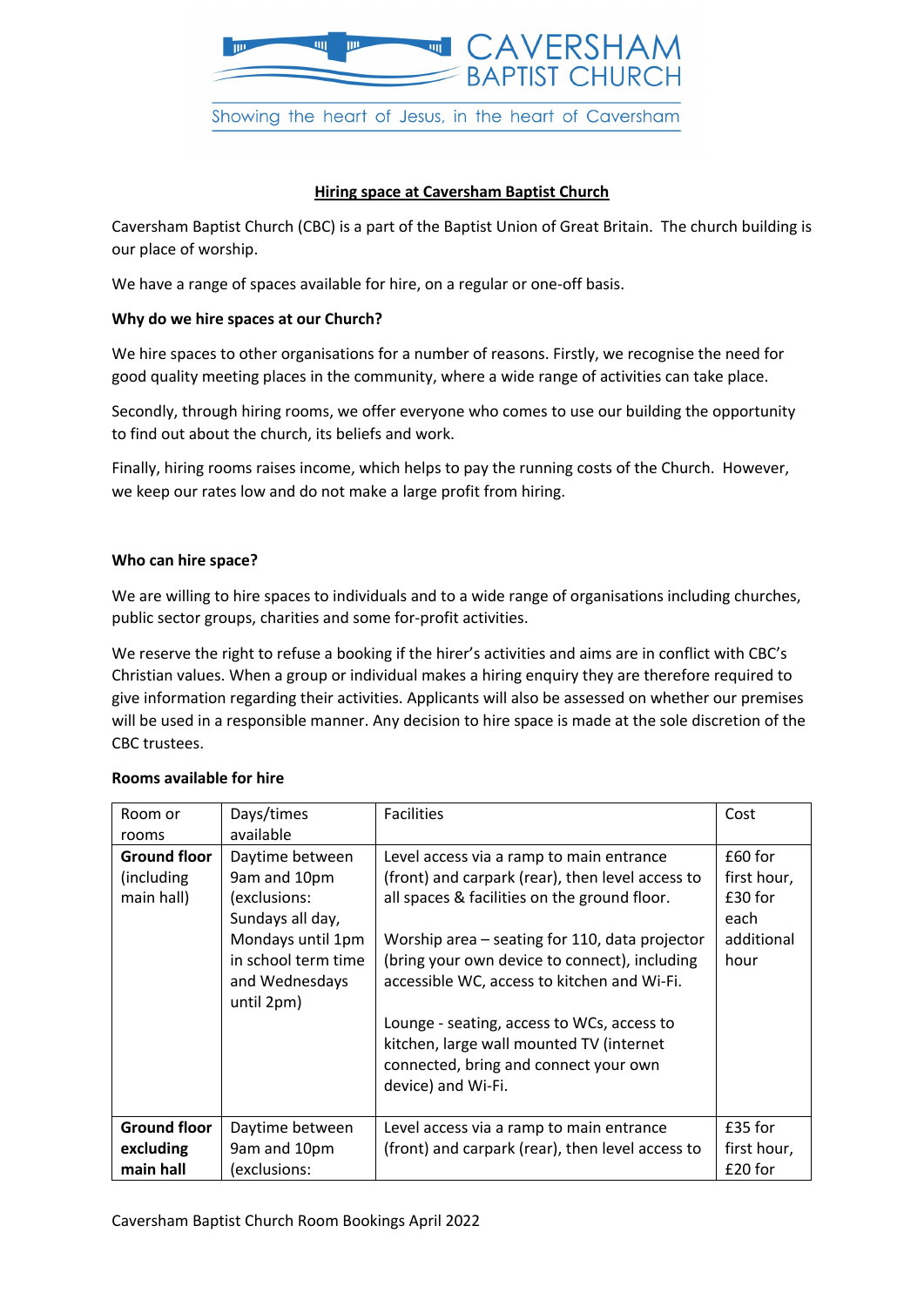

Showing the heart of Jesus, in the heart of Caversham

|                                                                                           | Sundays all day,<br>Mondays until 1pm<br>in school term<br>time, Tuesday<br>evenings and<br>Wednesdays until<br>2pm)                           | Lounge – seating for 30, access to WCs, access<br>to kitchen, large wall mounted TV (internet<br>connected, bring and connect your own<br>device) and Wi-Fi.                                           | each<br>additional<br>hour                                          |
|-------------------------------------------------------------------------------------------|------------------------------------------------------------------------------------------------------------------------------------------------|--------------------------------------------------------------------------------------------------------------------------------------------------------------------------------------------------------|---------------------------------------------------------------------|
| <b>Upper hall</b><br>(1 <sup>st</sup> floor)<br>NO.<br><b>WHEELCHAIR</b><br><b>ACCESS</b> | Daytime between<br>9am and 10pm<br>(exclusions: Sunday<br>all day, Mondays<br>until 1pm in school<br>term time and<br>Wednesdays until<br>2pm) | Restricted access to upper hall (via stairs)<br>Seating for 50, access to WC, access to<br>kitchenette, large wall mounted TV (internet<br>connected, bring and connect your own<br>device) and Wi-Fi. | $£40$ for<br>first hour,<br>$£25$ for<br>each<br>additional<br>hour |
| Car park                                                                                  | When booking a<br>room (subject to<br>availability)                                                                                            | 15 car parking spaces<br>Secure barrier at entrance                                                                                                                                                    | Included<br>when<br>booking a<br>room                               |

10 per cent discount is given when booking 10 or more sessions at once.

Two additional packages are offered for one-off or occasional bookings

## **The party package**

Available on a Saturday or Sunday afternoon 1pm to 5pm or Saturday evening 6pm to 10pm at a cost of £125 (including £25 refundable deposit in case of damage or loss of keys)

Suitable for children's birthday parties and other celebrations. Max 40 attendees

Includes 4 hours hire of Upper hall and car park, plus access to a unisex toilet and a kitchenette (with refrigerator), which can be used to prepare and serve precooked food (no cooking facilities) and hot and cold drinks.

Facilities also include the use of a wall mounted flat screen TV with internet and connections for laptop or memory stick. There are folding tables and chairs and a sink for non-food washing/clearing up. The floor is hard wood, and a vacuum cleaner and cleaning products are provided for you to clean the area before you leave it.

Please note – there is no wheelchair access to this first floor room. Access is via stairs.

Car park for 15 cars. Cars will be parked at drivers' own risk.

#### **The Conference package**

Available on a Friday and/or Saturday 9am-6pm £150 per day. There will be an additional £50 repayable deposit, in case of damage to the building or loss of keys.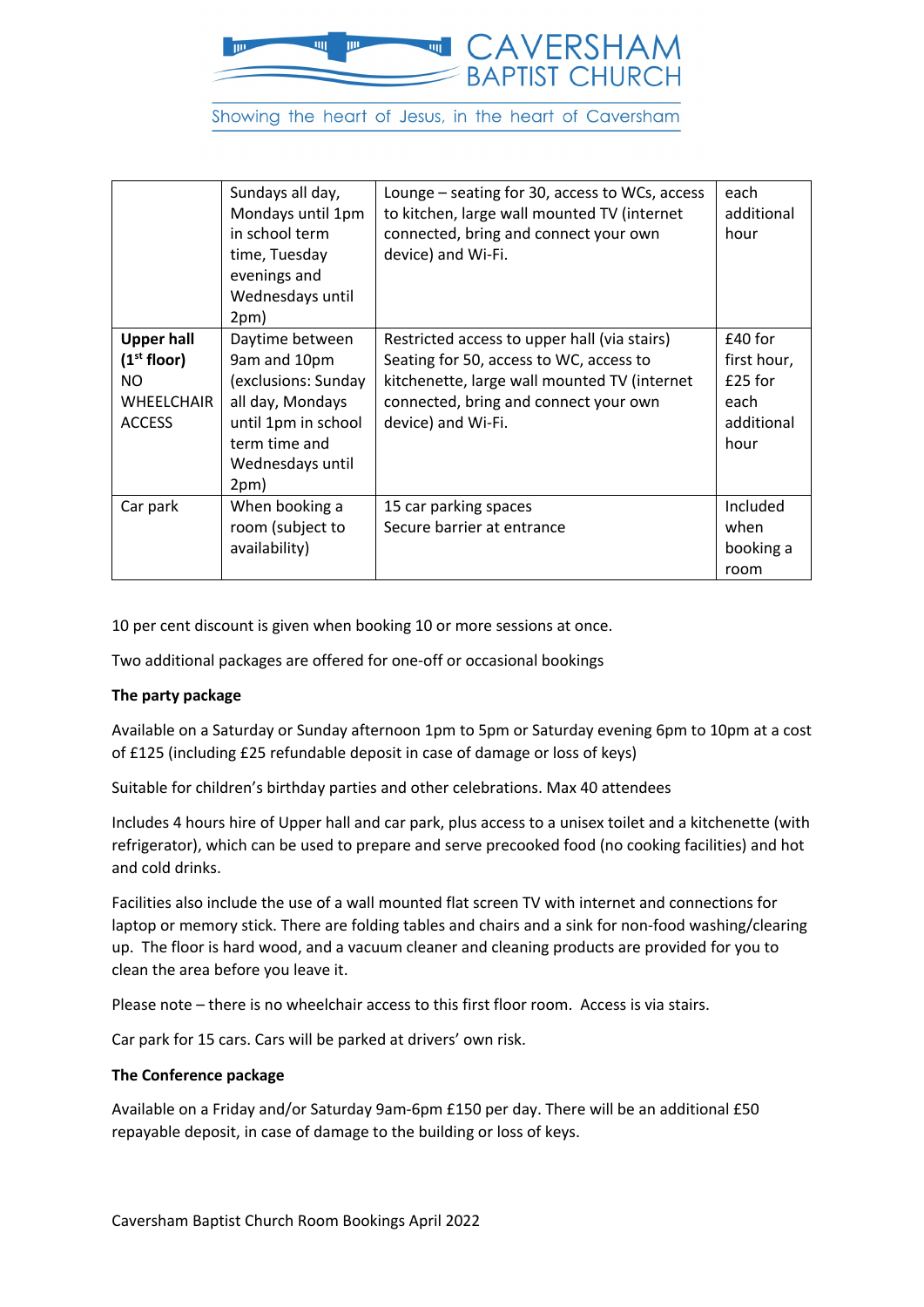

Suitable for community meetings, training sessions, church away days or conferences. Max 100 attendees.

Includes access to the whole south end of the building (upper hall, main hall, lounge, kitchen, upstairs unisex toilet, 3 downstairs toilets including one accessible with baby change), AV facilities in lounge and upper hall consisting of large wall mounted flat screen TVs and connections for laptop or memory stick. The ground floor main hall has full AV facilities and wall projector. Price for AV use, including operator, is available on request. If you have your own operator they will need to attend a short familiarisation session with our AV team leader. This will incur an additional charge of £20 per booking.

The kitchen can be used to make hot and cold drinks and to serve pre-prepared food. If you wish to cook food on the premises you will need to have someone with a food safety certificate and they must attend a short training session on the kitchen equipment. This will incur an additional charge of £20 per booking.

The car park is available on request; it has 15 car spaces. The recycling and general waste bins are also situated in the car park.

## **Conditions for using/hiring Caversham Baptist Church**

## **General Conditions**

- Hirers are not permitted to bring alcohol onto the premises, including the car park, and smoking is prohibited indoors.
- No animals, apart from assistance dogs, are allowed on the premises, unless by prior agreement.
- Any advertising for your event must not imply that it is organized or supported by Caversham Baptist Church, unless this has been specifically agreed by the Trustees.
- The contact details of the event organiser must appear on any publicity for your event.
- Any posters or flyers for display in the church must be supplied to the Church Administrator in advance. Please ask the Administrator's permission if you would like to attach a banner or poster to the outside of the building on the day of your event.
- If you want to prepare and cook food during your session you must attend a short training session and hold a current food hygiene certificate.
- The hirer must ensure that noise from their group does not unduly inconvenience users in other rooms, adjacent premises or any member of the public. Particular care should be taken when amplification equipment is used.
- Caversham Baptist Church shall not be responsible for any property of the hirer whilst on the premises.
- Caversham Baptist Church shall not be responsible for any loss, damage or injury which may be incurred by, or be done by, or happen to, any person or persons in the premises during this hiring, arising from any cause whatsoever, or for any loss due to any breakdown of machinery, failure of power supply, leakage of water, fire, government restriction or Act of